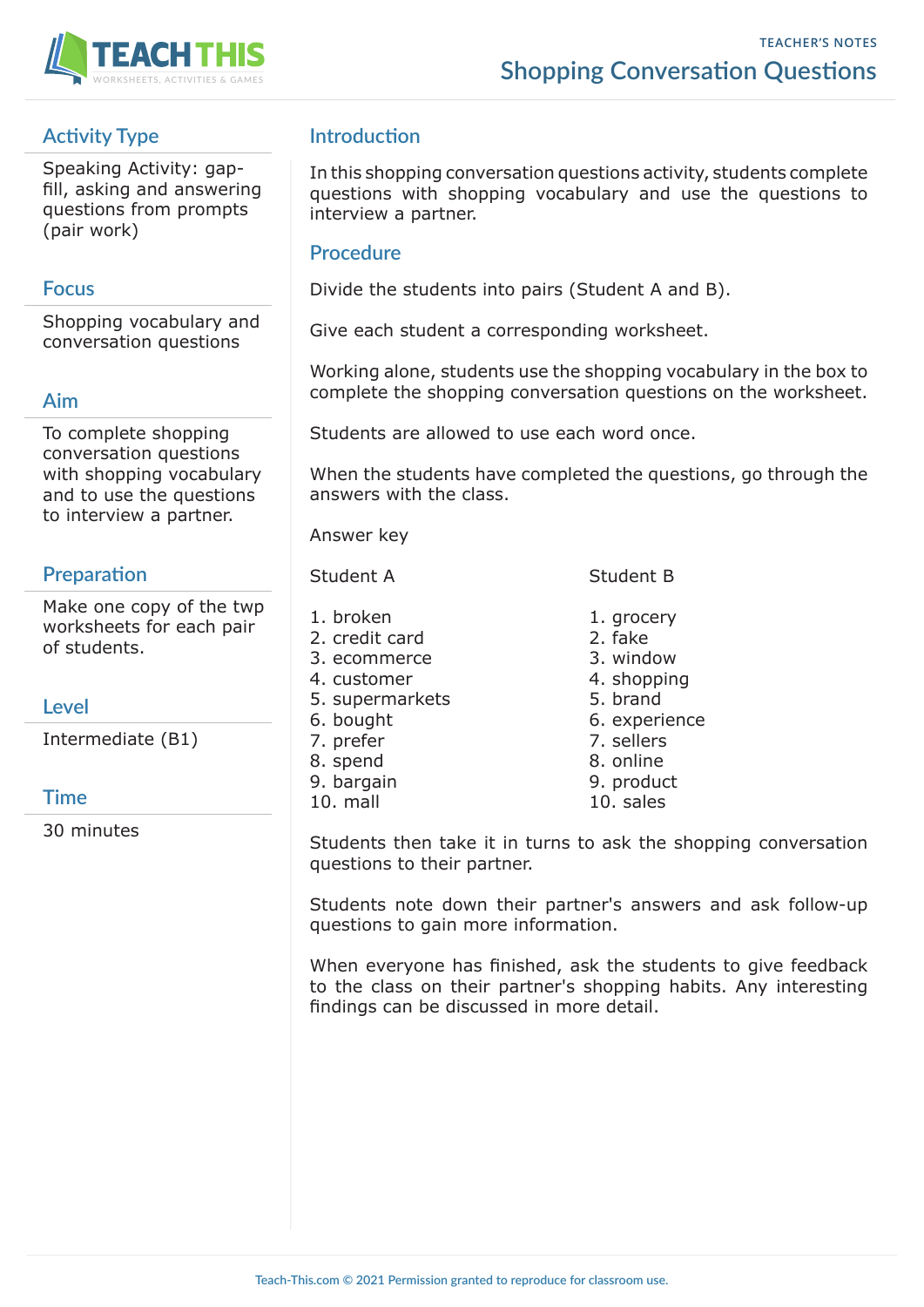

#### **Student A**

|                                                                 | prefer<br>bought                                                         | ecommerce<br>spend | bargain | mall<br>broken customer credit card | supermarkets |  |  |  |  |  |
|-----------------------------------------------------------------|--------------------------------------------------------------------------|--------------------|---------|-------------------------------------|--------------|--|--|--|--|--|
|                                                                 | 1. Q: Have you ever taken anything back to a shop because it was ?       |                    |         |                                     |              |  |  |  |  |  |
|                                                                 |                                                                          |                    |         |                                     |              |  |  |  |  |  |
|                                                                 | 2. Q: When you go shopping, do you usually pay by cash or ?              |                    |         |                                     |              |  |  |  |  |  |
|                                                                 | 3. Q: What is your favorite  website? Why?                               |                    |         |                                     |              |  |  |  |  |  |
|                                                                 |                                                                          |                    |         |                                     |              |  |  |  |  |  |
|                                                                 | 4. Q: How important is  service when you go shopping?                    |                    |         |                                     |              |  |  |  |  |  |
|                                                                 |                                                                          |                    |         |                                     |              |  |  |  |  |  |
| 5. Q: Can you name a few ? Which one do you like the best? Why? |                                                                          |                    |         |                                     |              |  |  |  |  |  |
|                                                                 |                                                                          |                    |         |                                     |              |  |  |  |  |  |
|                                                                 | 6. Q: What was the last thing you  for someone else? Why did you buy it? |                    |         |                                     |              |  |  |  |  |  |
|                                                                 |                                                                          |                    |         |                                     |              |  |  |  |  |  |
|                                                                 |                                                                          |                    |         |                                     |              |  |  |  |  |  |
|                                                                 |                                                                          |                    |         |                                     |              |  |  |  |  |  |
|                                                                 |                                                                          |                    |         |                                     |              |  |  |  |  |  |
| 9. Q: Do you ever  over price? Do you enjoy it?                 |                                                                          |                    |         |                                     |              |  |  |  |  |  |
|                                                                 |                                                                          |                    |         |                                     |              |  |  |  |  |  |
|                                                                 | 10. Q: Which is your favourite  to visit? What makes it so good?         |                    |         |                                     |              |  |  |  |  |  |



A: ...........